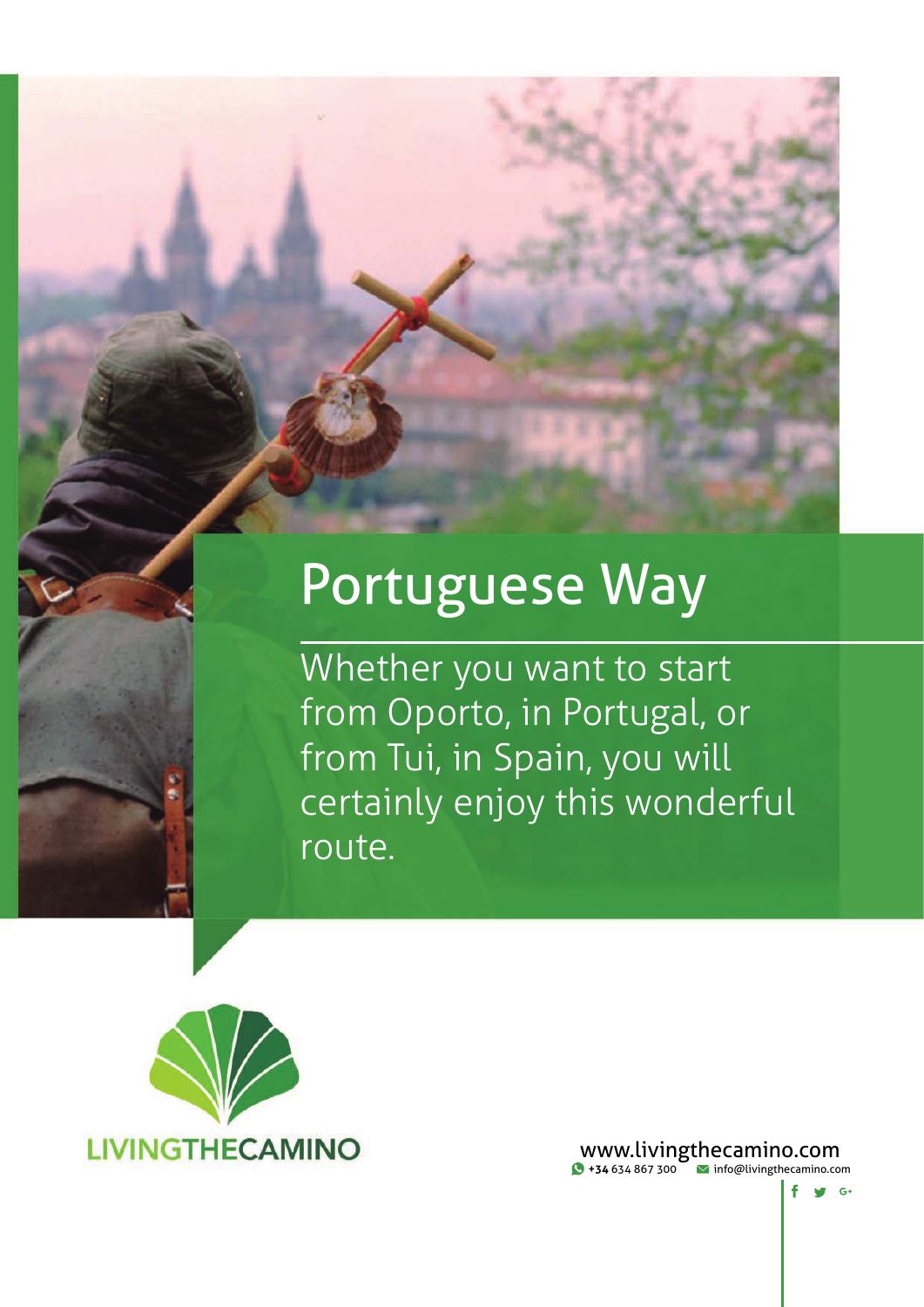# **Oporto to Santiago de Compostela**



Charming **Hotels** 

**1150€**

## **Itinerary**

#### **Day 1. Arrival to Oporto**

Oporto is the second most important city in Portugal, after Lisbon. It features an impressive historic heritage, being its most representative landmarks the Cathedral, the Church and Tower of the Clergymen, the City Hall and the Stock Exchange Palace. Make sure you also taste some of the famous Oporto wine. **Accommodation in Oporto.**

## **Day 2. Oporto - Vila Do Conde (33,4 km)**

13 nights/14 day

Œ

氛

#### Breakfast in Oporto.

In this stage, you will cross Matosinhos and will have the chance to see the spectacular Church of Bom Jesus. After this, you will keep walking, passing by Labruge, a coast town, soon before arriving at Vila Do Conde, a town with many places worth a visit. You will cross the river Ave and see the Church of the Convent of Santa Clara, located next to an aqueduct.

#### **Accommodation in Vila Do Conde. Day 3. Vila Do Conde - Esposende (28,71 Km)**

## Breakfast in Vila Do Conde.

You will follow the boardwalk until you get to Póvoa de Varzim, the next town, where you can visit the Church of Nuestra Señora de Lapa and the Fortress of Nuestra Señora de la Concepción. You will continue, passing by Apulia, and crossing the iron bridge over the river Cádavo. Finally, you will get to Esposende, a town that features some interesting landmarks such as its church, fortress and lighthouse.

#### **Accommodation in Esposende.**

#### **Day 4. Esposende - Viana Do Castelo (26,6 Km)**

Breakfast in Esposende.

Once you have pass by the Lighthouse of Esposende, you will continue towards Marinhas. After this, you will keep walking next to a Natural Park and will finish the stage crossing the Eiffel Bridge to enter the beautiful town of Viana Do Castelo.

**Accommodation in Viana Do Castelo.**

## **Day 5. Viana Do Castelo - A Guarda (40 Km)**

## Breakfast in Viana Do Castelo.

This may be one of the longest stages in this route, but it also quite flat. Leaving Viana Do Castelo, one of the most beautiful towns in Portugal, you will continue walking next to the coast, passing by many beaches and boardwalks. On the Way, you will be able to see some interesting landmarks such as the Fortress of Santiago de Barra or the Windmills of Montedor. Finally, you will reach Caminha, the last town before crossing the border between Portugal and Spain. Once you get to Caminha, you can take the ferry to A Guarda.

#### **Accommodation in A Guarda. Day 6. A Guarda - Viladesuso (16,2 Km)**

## Breakfast in A Guarda.

You will be now in Galicia, and the first stage on this land offers an amazing landscape of great beauty, as well as many interesting historic sites such as the Fort of Santa Tecla or the Monastery of Oia. The stage finishes in Viladesuso

## **Accommodation in Viladesuso.**

## **Day 7. Viladesuso - Baiona (16,8 Km)**

Breakfast in Viladesuso.

After breakfast, you will leave Viladesuso and will start walking towards Baiona. Soon before arriving at Cape Silleiro, the Way turns right towards the Mountains of Baredo. Once in Baiona, do not miss the chance to see its beautiful boardwalk and the old town.

#### **Accommodation in Baiona. Day 8. Baiona - Vigo (24,9 Km)**

#### Breakfast in Baiona.

Leaving Baiona, you will enter an area called Santa Cristina de A Ramallosa, which features many characteristic bridges from the 15th Century, as well as the church and country house of Cadaval. After crossing the Romanesque bridge over the river Miñor, you will continue your Way to finally arrive at Vigo. **Accommodation in Vigo.**

## **Day 9. Vigo - Redondela (17 Km)**

Breakfast in Vigo.

This stretch goes parallel to the coast, offering stunning views to the estuary. On the Way, you will be able to see the Cíes Islands, Morrazo Peninsula, the Bridge of Rande and also the Cove of San Simón, full of beaches and islands. The stage finishes in Redondela.

## **Accommodation in Redondela.**

#### **Day 10. Redondela - Pontevedra (18,2 Km)** Breakfast in Redondela.

On this day you will arrive at the first city on the Portuguese Way in Spain. Walking around the historic district of Pontevedra, you can visit the Sanctuary of the Pilgrim Virgin. Going though the "porta do Camiño", you will enter the Ferrería Square, a place full of bars and terraces, where you can also find the Convent of

## **Map**



San Francisco. Close to this, you can see the Square of the Star, the House of the Faces, the Gardens of Castro Sampedro and the Provincial Museum. **Accommodation in Pontevedra.**

#### **Day 11. Pontevedra - Caldas de Reis (21,1 Km)** Breakfast in Pontevedra.

Apart from being the birthplace of the King Alfonso VII of León, Caldas represents a place of relaxation, as its therapeutic thermal baths are really famous. You can also take a stroll around the town and visit places like the church of Santa María and the church of Santo Tomás Becket, or even the botanic garden. **Accommodation in Caldas de Reis.**

## **Day 12. Caldas de Reis - Padrón (18,6 Km)**

Breakfast in Caldas de Reis.

Padrón is well-known for being the town where the lifeless body of St. James disembarked, in 44 AD. Amongst the places to visit, you have the church of Santiago, the Bridge of Santiago, the Fountain of Carmen, the Convent of Carmen and the House A Matanza (Museum House of Rosalía de Castro). From this area are also typical the peppers of Padrón.

## **Accommodation in Redondela.**

#### **Day 13. Padrón - Santiago de Compostela (23,7 Km)** Breakfast in Padrón.

Ready for the last stage, you will leave Padrón heading to Santiago de Compostela. Once in Santiago de Compostela, you will have the opportunity to see an endless amount of landmarks. The main one is the Cathedral and the "Plaza del Obradoiro", but that does not mean those are the only remarkable places, as it is also recommendable to take a stroll around the historic district, to taste the gastronomy and to visit some other iconic buildings such as "Hostal de los Reyes Católicos", "Monasterio de San Martín Pinario" or "Pazo de Raxoi".

- **Accommodation in Santiago de Compostela.**
- **Day 14. Breakfast and end of services Breakfast in Santiago de Compostela.**
- 

## **Includes**

- Luggage Transportation between stages
- Travel and Cancellation Insurance
- Airport Transfers (Oporto Airport Oporto/ Santiago Hotel Santiago Airport)
- Full itinerary of the route
- Pilgrim Credentials
- Phone assistance on route
- VAT

## **Additional options**

- Single Supplement (Hotels): **280 € / Person**
- Half-Board Supplement (Hotels): **195 € / Person**
- Extra Night in Santiago (Hotels, Single Room, BB): **75 € / Person**
- Extra Night in Santiago (Hotels, Double/Triple Room, BB): **50 € / Person**
- Upgrade to Parador in Santiago (Double/Triple room, BB): **90 € / Person**
- Upgrade to Parador in Santiago (Single room, BB): **130 € / Person**

 $\bigodot$  +34 634 867 300  $\bigodot$  info@livingthecamino.com www.livingthecamino.com  $\mathbf{w}$  G+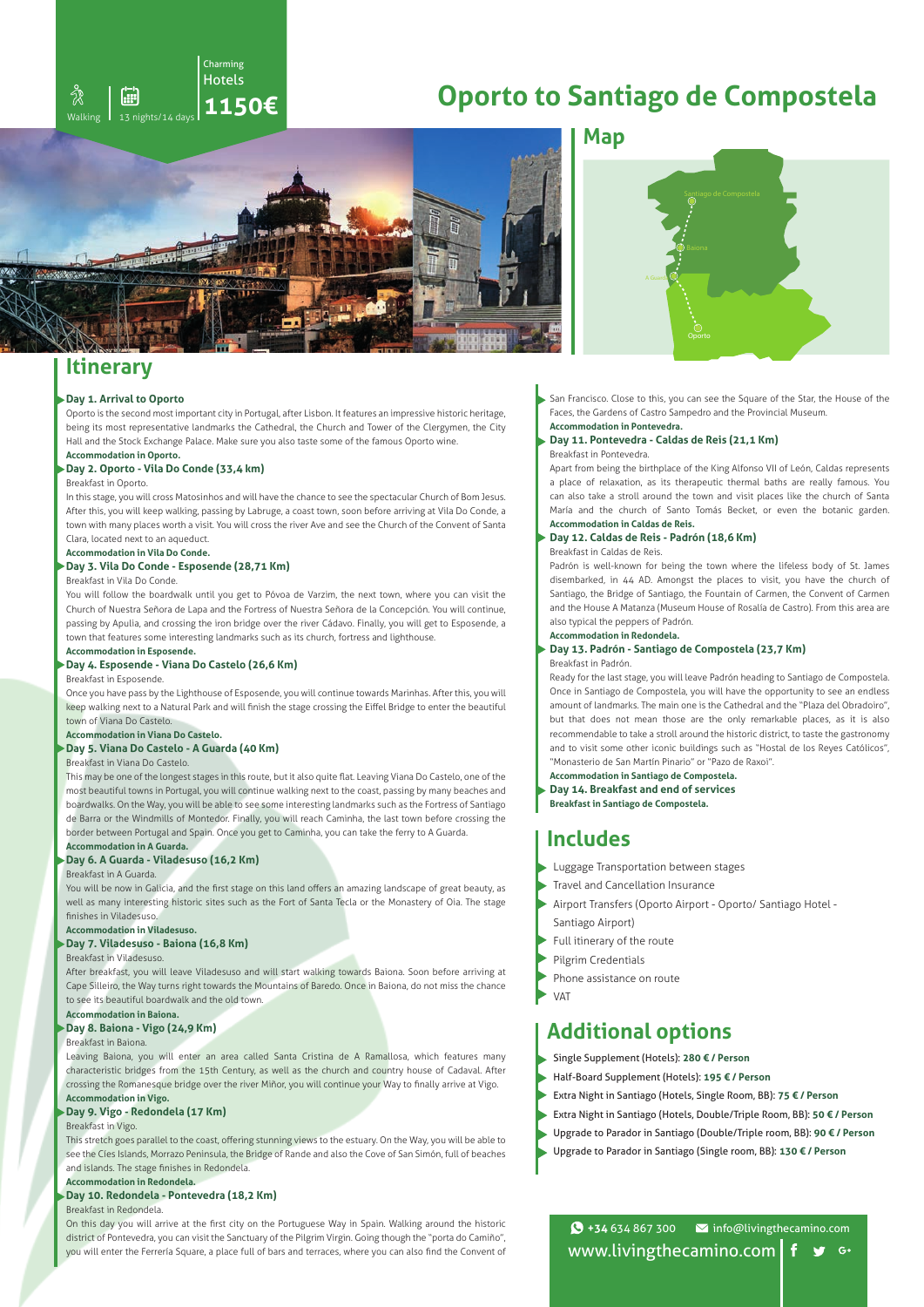## **Oporto**

Roundabout and 10 min from smoking rooms. Wi-Fi, library, garden and laundry service.

## **Esposende**

Located in Fao, on the bank of the river Cávado. It has 88 bunk beds distributed in several private bathroom. Swimming pool and garden.



Located next to Área Grande Beach, in A Guarda, in front of the boardwalk. Bedrooms with en suite bathroom, radio and TV, with views to the city or the sea. 24h reception service, free parking and free Wi-Fi.

## **Baiona**

Located in Baiona town centre, the capital of the Rias Baixas. 14 bedrooms with en suite bathroom. Heating, TV and sound system.

## **Redondela**

This accommodation is located in Cesantes, 3 km from Redondela. It has 24 beds with fresh linen, free Wi-Fi, laundry room, dryer, library and board games. Massage services and beach

## **Caldas de Reis**

towels are also available.

This Hotel and Spa is located in an historic building fully refurbished.

It features whirlpool baths, Jacuzzi and a swimming pool. The accommodation also offers a restaurant with stunning views to the river.

62 Bedrooms with en suite bathroom, heating, TV and telephone.

## **Santiago de Compostela**

Hostel located in the historic centre of Santiago de Compostela, close to the Cathedral.

Free WiFi, access to computers and printer, 24h reception service, vending machines. Common area, kitchen fullyequipped, left-luggage facilities, bike parking and laundry room.















## **Vila do Conde**

and shared bathroom. Wi-Fi and

## **Viana do Castelo**

Youth hostel recently built, located close to the river Lima. bathroom. Laundry room, private parking, elevator and free WiFi. Bar, shared kitchen, meeting room and pool table.

## **Viladesuso**

Located in Mougas, 3 km away from Viladesuso. 20 Vacancies, with shared bathrooms and showers. Living room with microwave, individual lockers, laundry room, place to keep the bikes. Bar/restaurant, free Wi-Fi, parking, terrace and views to the sea, and green area with barbecue.

## **Vigo**

In Vigo city centre, close to the train and bus stations, and 5 min walking from Plaza de España. Rooms with shared bathrooms. Library, TV room, vending machines, 24h reception service and shared kitchen. Games room, gym, free Wi-Fi and parking.

## **Pontevedra**

Hostel located in Pontevedra town centre 56 Beds with shared bathroom and showers. Free WiFi, laundry room, kitchen equipped with microwave and fridge. Library and board games available.

## **Padrón**

This hostel is located on the town centre of Padrón and it features free WiFi, flat-screen TV, a seating area and coffee machine.

The rooms are fitted with a shared bathroom.

There is also a shared kitchen and gift shop available.